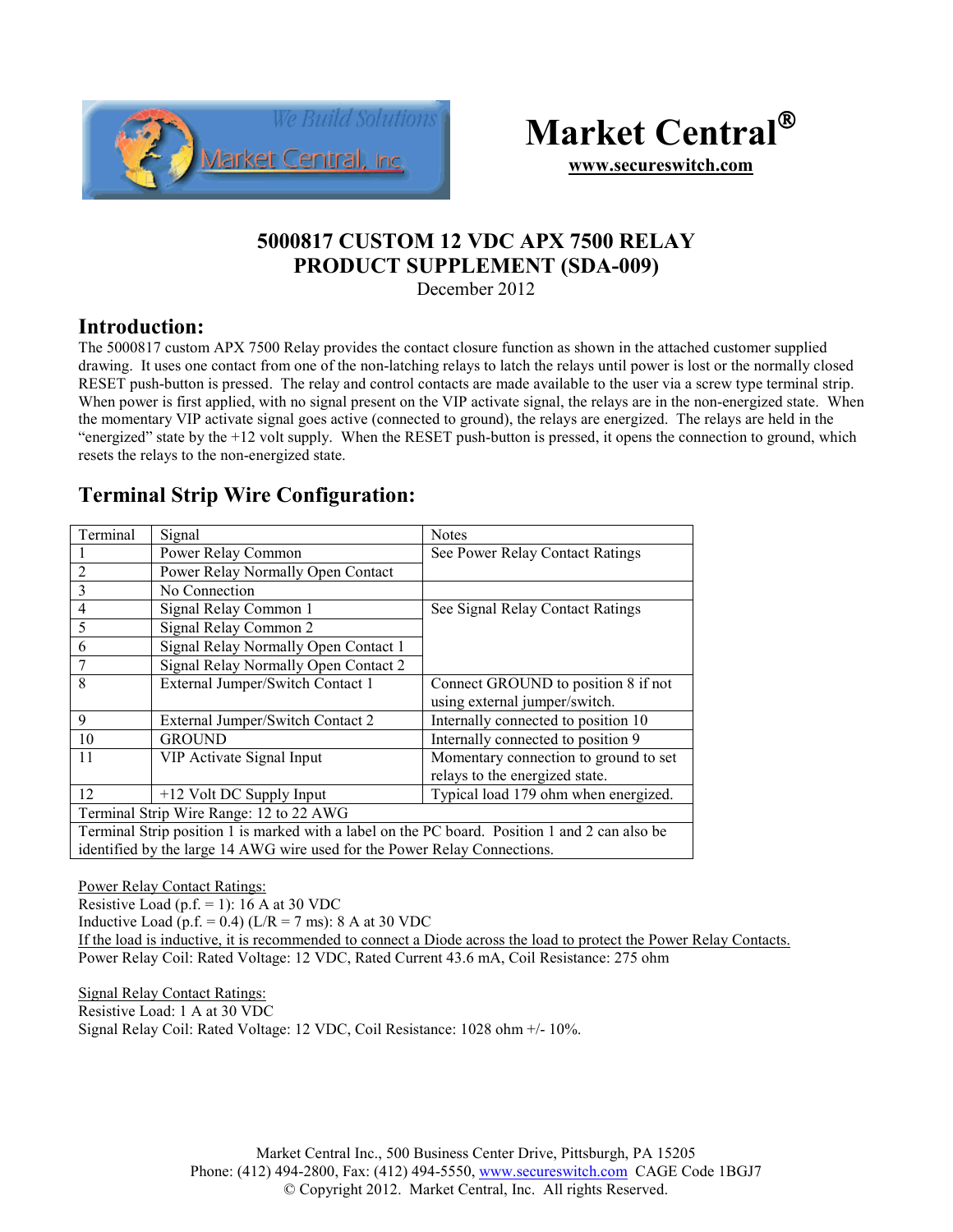**Market Central, Inc.** 



Figure 1: Customer Supplied Drawing

12-6-2012 Note: Customer provided correction to the above drawing. (- 12VDC from Radio) should be ground, and VIP from Radio is a momentary contact to ground.